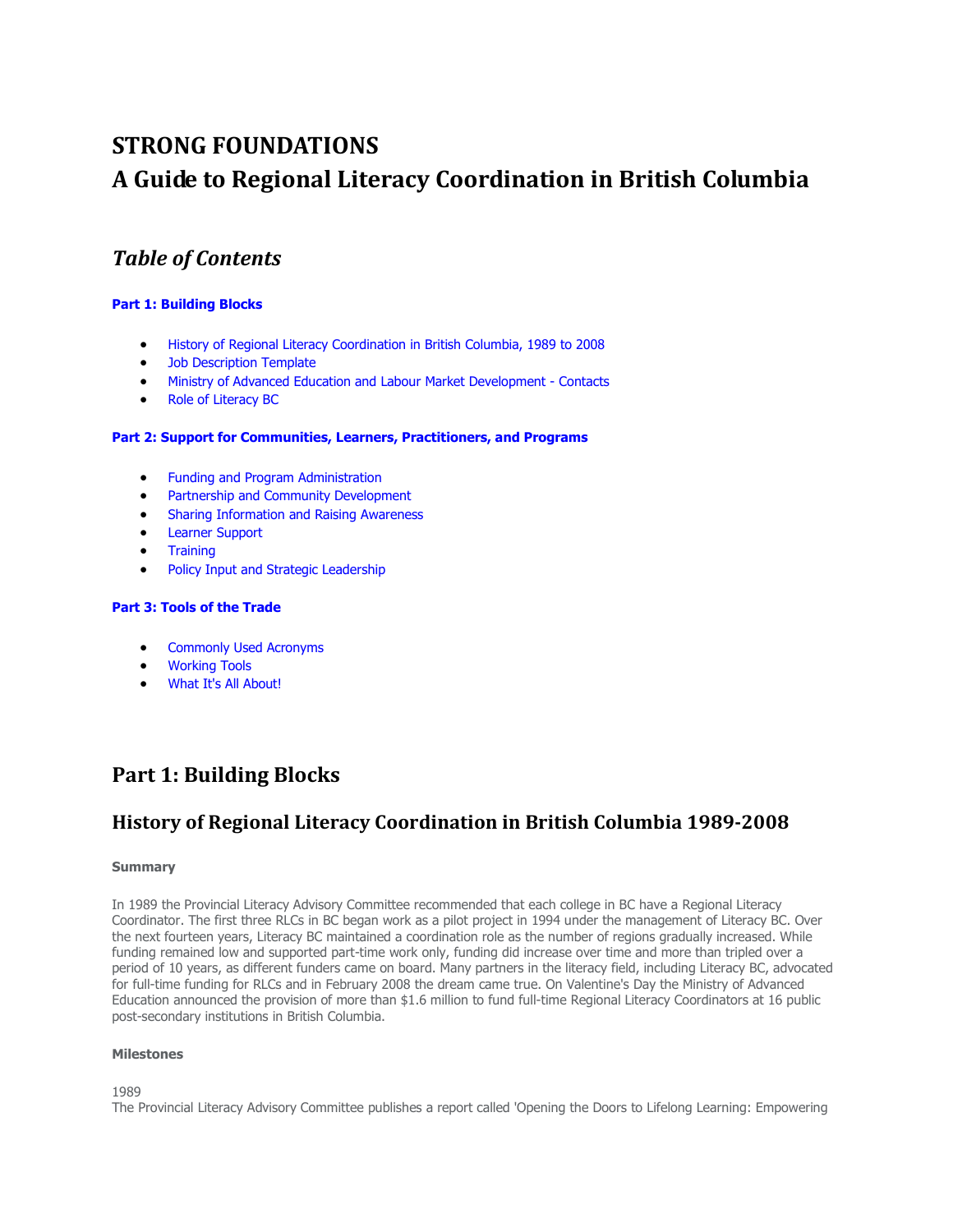<span id="page-1-0"></span>Undereducated Adults' which recommends that 'each college ... have a regional literacy coordinator, working with a community-based advisory committee to develop active partnerships ... for the coordinated planning and provision of adult literacy opportunities in the communities of each college region.'

1990

Literacy BC is founded during International Literacy Year.

1992

A report by Ron Faris is published: 'Lifelong Learning for the 21st Century: A Report on the Future Development of Adult/Continuing Education in British Columbia'. The report is the result of a study regarding the policy framework and delivery of adult continuing education in British Columbia. One of the seven recommendations is 'to ensure coordination and decentralization of programming to the community level'.

#### 1993

Literacy BC brings together Volunteer Tutor Program Coordinators from across BC to talk about training needs, the development of a network and shaping a strategic plan for training volunteers. At the end of the meeting, the need for a coordinated network of literacy practitioners at the regional level emerges as a significant priority. Literacy BC and the Adult Basic Education Association of BC jointly submit a proposal to the BC Adult Literacy Cost-Shared Program (ALCSP) for a regional literacy coordination pilot project. The proposal is accepted.

#### 1994

An Advisory Committee selects three regions to pilot Regional Literacy Coordination: East Kootenays, Selkirk, and Northern Lights. The RLCs are contracted directly by Literacy BC and funding comes from the National Literacy Secretariat through the BC ALCSP.

#### 1997

In order to ensure continued funding through the National Literacy Secretariat (NLS), the project is decentralized.RLCs no longer work directly for Literacy BC. Proposals for the work are submitted regionally and RLCs are employed directly by colleges, libraries, or non-profit organizations in their regions.

#### 2000

By 2000 there are ten RLCs working in ten regions. Audrey Thomas of the Ministry of Advanced Education and Yvette Souque of the NLS are champions for Regional Literacy Coordination and work to find continued funding for the RLC position.

#### 2004

The NLS transfers money to AVED to fund the RLC position and funding for the part-time RLC position is doubled.

#### 2005

Literacy Now, under the leadership of Brenda LeClair, recognizes the key role the RLCs play in the Literacy Now community literacy planning process. Literacy Now demonstrates its support for Regional Literacy Coordination by providing funds which double the usual amount for each region and enable the funding of the last three RLCs in Mid-Island (Malaspina), Victoria (Camosun) and the Lower Mainland (Vancouver, Kwantlen, Douglas). Literacy Now funding also gives added support to Literacy BC's oversight role in maintaining a 'community of practice' among RLCs.

#### 2008

AVED announces full-time funding for 16 faculty positions dedicated to Regional Literacy Coordination within post-secondary institutions in BC.

### **RLC Job Description Template**

This template was created by a joint committee of representatives from Literacy BC, Literacy Now, the Ministry of Advanced Education and Labour Market Development (ALMD) and the Deans and Directors, March 31, 2008.

Given the importance of literacy to the well being of individuals, and its fundamental relationship to the health of society and the economy, the issue of literacy goes beyond the traditional education community. To significantly improve literacy rates, attention must be paid to coordinating the efforts and resources of both traditional and non-traditional literacy stakeholders at the local, regional and provincial levels. In British Columbia, adult literacy services and programs are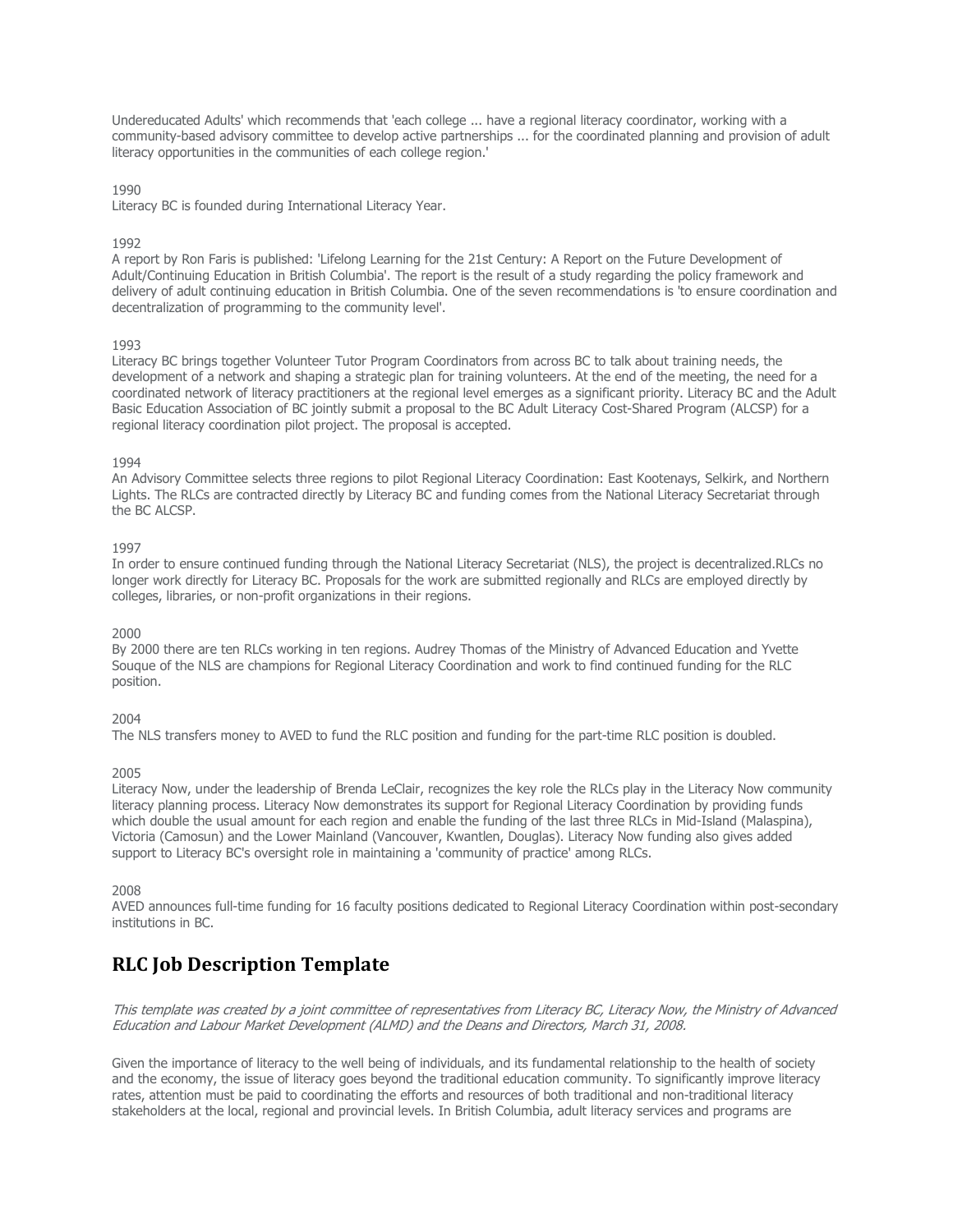delivered by a variety of providers (school districts, post-secondary institutions, non-profit community organizations and private sector organizations); in a variety of settings (one-on-one tutoring, classroom-based, online, work-place based); using content that ranges from formal curriculum, to informal and customized learning materials.

Regional Literacy Coordinators (RLCs) work with a variety of partners to: develop regional literacy networks, provide strategic direction, build the capacity of service providers, and raise community awareness of literacy as a vital social and economic issue. It is the role of the RLCs to facilitate the development of a coherent and coordinated adult literacy system for each designated college region of the province. The ultimate goal of the position is to work with community, regional and provincial partners, including government ministries, to ensure adult learners have access to literacy programs appropriate to their needs.

#### **INTENDED OUTCOMES**

Activities performed by the RLCs will focus on the following:

- Enhancing coordination, outreach and support for literacy programming throughout the region and sharing best practice;
- Strengthening post-secondary linkages with community-based and school district literacy plans and supporting coordination among these initiatives to establish regional level planning and coordination;
- Assessing community learning needs and identifying service gaps; and facilitating the development and funding of effective initiatives to support learners;
- Facilitating the implementation of the Provincial Literacy Assessment and Articulation initiative that will ultimately identify and articulate learning outcomes and benchmarks/standards for all sectors;
- Mentoring, supporting and training community partners and literacy practitioners;
- Encouraging and supporting regional participation in the provincial Workplace Essential Skills initiative;
- Being part of a province-wide community of literacy practice coordinated by Literacy BC.

#### **KEY AREAS OF RESPONSIBILITY**

#### **1. Funding and Program Administration**

- Manage regional literacy funding and resources
- Coordinate and develop relationships with donors and funding agencies
- Coach and train others in the process of proposal and report preparation
- Facilitate monitoring of learner progress by assisting in the development, articulation and implementation of assessment and reporting tools in consultation with regional and provincial partners

#### **2. Networking, Partnership and Community Development**

#### Regional Networks:

- Liaise with, and encourage the development of partnerships among community groups, organizations and agencies, K-12 and post-secondary education providers, employers, unions and individuals for the provision literacy programs and services
- Liaise with community agencies to encourage and develop opportunities for learners to progress beyond their current capabilities

#### Sharing Information and Raising Awareness:

- Provide ongoing information, resources, and referrals
- Maintain current knowledge of literacy best practices in general, and best practices in relation to particular communities and learners, and share that knowledge
- Raise awareness of workplace literacy initiatives among regional businesses and industry sectors
- Raise awareness of, and support for the integration of essential skills into workplace training
- Assist in the planning and implementation of special events that highlight issues surrounding literacy

Learner Support: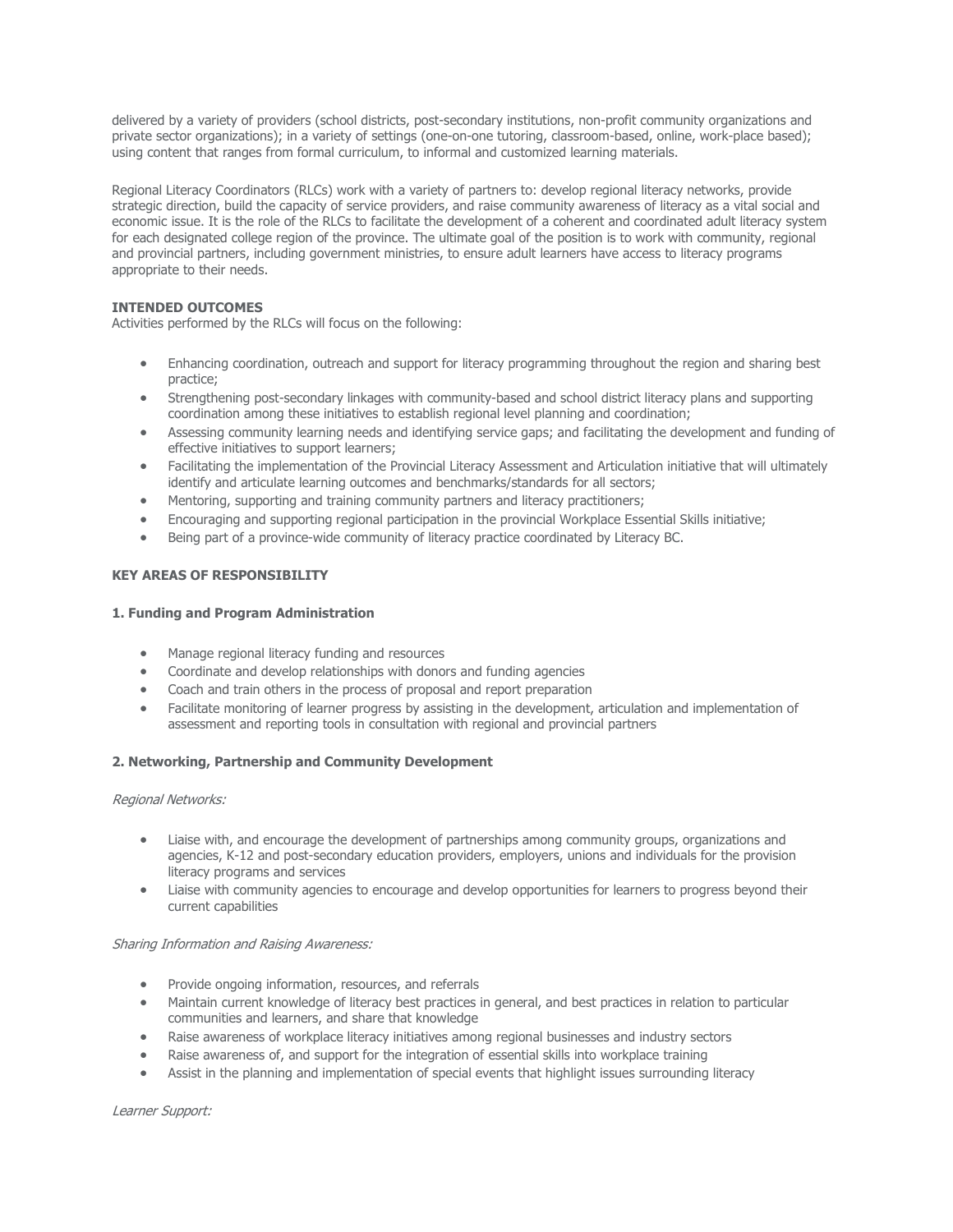- <span id="page-3-0"></span>• Enhance access to information regarding available resources, programs and services
- Coordinate referral services for learners, when appropriate
- Facilitate and support communications to learners and service providers regarding student financial supports
- Coordinate and evaluate community-based learner events

Training:

• Facilitate training for community literacy practitioners

#### **3. Policy Input and Strategic Leadership**

- Gather and document regional literacy issues and concerns and communicate these to provincial, regional and community partners.
- Utilize regional, provincial, and national data (i.e. International Adult Literacy and Skills Survey) and other policydriven research, to advise program and policy development.

## **Ministry of Advanced Education & Labour Market Development Students and Learning Division**

Learning Programs Branch, PO Box 9882 Stn Prov Govt, Victoria BC, V8W 9T6

Phone: 250-356-2336. Fax: 250-387-0878

| Janice Nakamura, Director                                         | 356-2336 |
|-------------------------------------------------------------------|----------|
| Margaret Achadinha, Administrative Coordinator                    | 356-2336 |
| Emily Walsh, A/Administrative Assistant                           | 387-5839 |
| Rebecca Olson, A/Office Assistant                                 | 387-8918 |
|                                                                   |          |
| <b>Bo Hansen, Manager International Education</b>                 | 356-0677 |
| Tegan Tang, Senior Policy Advisor                                 | 387-9479 |
| Laurie Brucker, Coordinator                                       | 387-3639 |
|                                                                   |          |
| Dawn McKay,<br><b>Manager Aboriginal Post-Secondary Education</b> | 387-6148 |
| Jacqueline Dennis-Orr, Senior Policy Advisor                      | 387-2043 |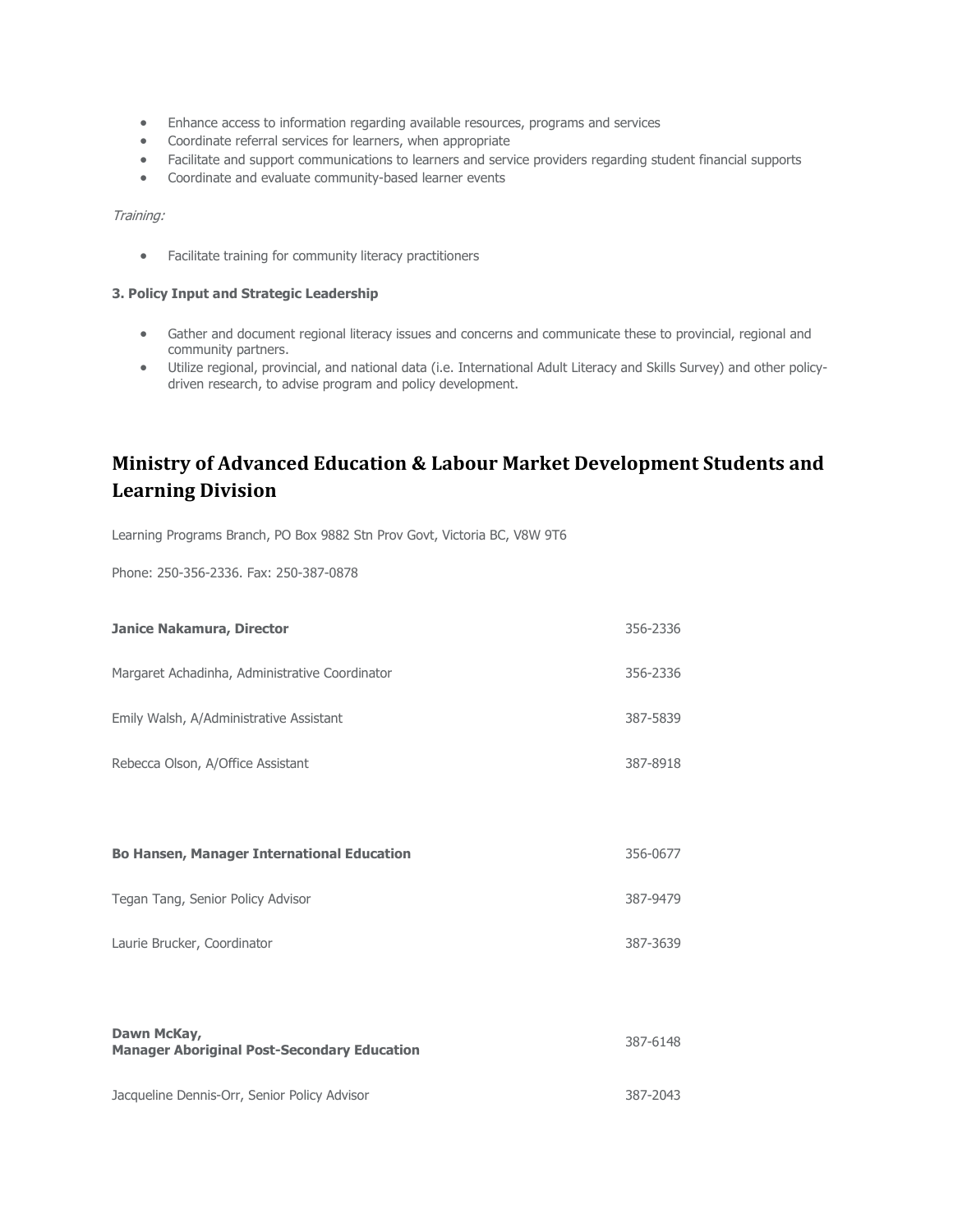<span id="page-4-0"></span>

| Vacant, Research Officer                                                        | 952-6114 |
|---------------------------------------------------------------------------------|----------|
| Emma Battell Lowman, Research Officer                                           | 387-5636 |
|                                                                                 |          |
| Vacant, Manager,<br><b>Developmental, Adult Literacy and Workplace Programs</b> | 387-2347 |
| Emily Horton, Senior Analyst<br>(Literacy Assessment and Aboriginal Literacy)   | 952-6776 |
| Marissa Thola, Senior Policy Advisor<br>(Workplace Essential Skills)            | 387-6174 |
| Wendy Magahay, Special Advisor<br>(Workplace Essential Skills)                  | 356-7559 |
| Shelley Gilmour, Education Officer<br>(CALP, RLC Liaison, ABE Liaison)          | 356-9733 |
| Barbara Binczyk, A/Education Officer<br>(ESL Liaison, ASE Liaison)              | 356-7738 |
| Martin Breuhan, Coordinator<br>(ESL Settlement Assistance Program)              | 387-2572 |
| Mary Shi, Co-op Student                                                         | 356-2068 |

### **Role of Literacy BC**

#### **Community of Practice**

For close to two decades Literacy BC has been a steadfast champion of Regional Literacy Coordination. The heart of Literacy BC's role is support for and facilitation of a 'community of practice'. The concept of a community of practice refers to the process of learning that occurs - and the shared practices that emerge and evolve - when people work together to achieve common goals.

Literacy BC uses a variety of tools and forums that bring RLCs together - virtually and in person - to exchange information and ideas about literacy in BC and to collectively develop actions and strategies to further literacy. Using virtual tools such as an electronic network and Elluminate, conference calls, and face-to-face meetings, Literacy BC provides networking and training opportunities for RLCs as well as group and individual consultation and support.

Contact Diana Twiss, Deputy Executive Director: 604-684-0624 ext. 114 [dtwiss@literacy.bc.ca](mailto:dtwiss@literacy.bc.ca)

**BC Literacy Directory**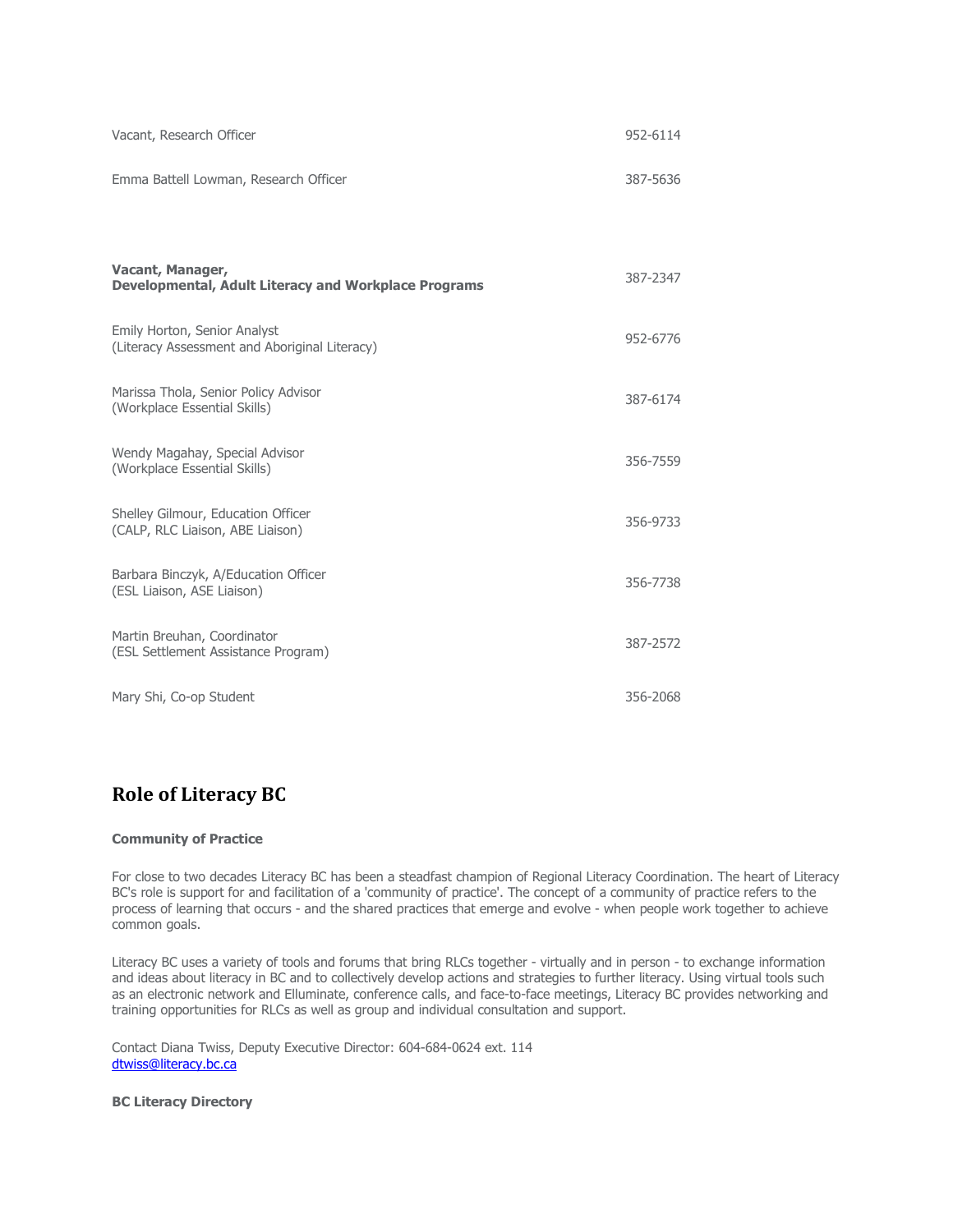Literacy BC's online and toll-free information and referral services are a vital entry point for people taking the first step towards engaging in a program to upgrade their literacy skills.

The BC Literacy Directory is a comprehensive, up-to-date online directory of literacy programs. Visit [http://www.literacybc.ca/directory.](http://directory.literacybc.ca/index2.htm) Programs can add and edit their information online.

The toll-free Learning Hotline is 1-888-READ-234 (1-888-732-3234). It responds to learner calls from every corner of the province, helps aspiring volunteers find programs that link them with learners, and provides other general information on literacy issues, contacts and resources.

RLCs support the directory and hotline by assisting Literacy BC staff to connect with resources in their communities and to keep the information in the directory accurate and current.

#### **Provincial Literacy Resource Centre**

Literacy BC maintains a provincial literacy resource and lending library. The resources from this specialized collection of print, audio-visual and web-based literacy materials are available to the literacy community and general public throughout BC. Materials are mailed using the Canada Post library book rate. There are no borrowing costs; all mailing costs for books are covered by Literacy BC. Literacy BC also provides research assistance, training and advice on literacy resources. Visit www.literacybc.ca/PLRC/ResourceCentre.php to:

- search the catalogue and order loans online
- request research assistance, training or advice
- view resource lists on topics of interest
- receive the latest news and information about literacy resources

RLCs can promote the services of the Provincial Literacy Resource Centre in your community, distribute resource lists to your contacts, initiate your own regional collection or enhance an existing one.

Contact Deb Monkman, Librarian: 604-684-0624 ext. 105 [library@literacy.bc.ca](mailto:library@literacy.bc.ca)

#### **Exemplary Literacy Materials Online**

ELMO Reviews [\(www.elmoreviews.ca\)](http://www.elmoreviews.ca/) is a free, interactive, online database of adult and family literacy resources and reviews. It was developed to meet the ongoing need adult literacy practitioners and learners have for appropriate and high quality instructional and learning resources.

ELMO Reviews is about bringing together *literacy resources*  $+$  *best practice in using them.* An important part of the project is the Working Committee. Members represent a range of literacy programs across the province, and across school districts, colleges and communities. On this committee are three practitioners, a tutor, a learner and a community librarian.

Visit ELMO Reviews to learn more and sign up for ELMO e-News

#### **Communication and Policy Support**

Literacy BC provides a range of communication and public awareness materials for use by RLCs and other practitioners. These are designed to keep key stakeholders and the public informed about and motivated by literacy issues. They include powerpoint slides - for example on the International Adult Literacy and LifeSkills data - press releases, case studies, and news bulletins. Literacy BC also organizes special events and forums to share and expand knowledge and to discuss and disseminate new ideas and research.

Contact Mark Campbell, Policy and Communications Manager: 604-684-0624, ext. 107 [mcampbell@literacy.bc.ca](mailto:mcampbell@literacy.bc.ca) 

**Visit [www.literacybc.ca/AboutUs/staff.php](http://www.literacybc.ca/AboutUs/staff.php) to find full functions and contact details for our staff.**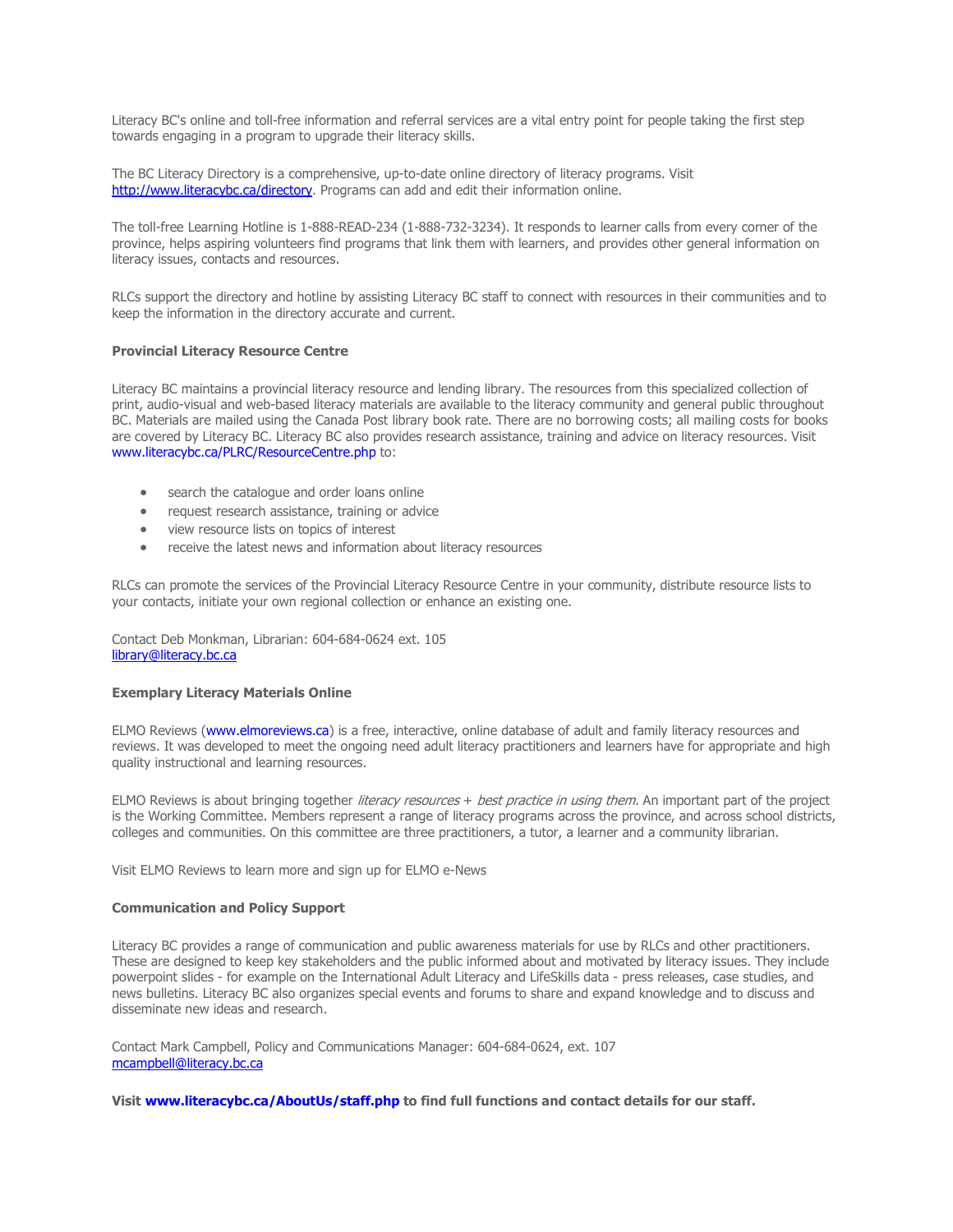## <span id="page-6-0"></span>**Part 2: Support for Communities, Learners, Practitioners, and Programs**

### **Funding and Program Administration**

Regional Literacy Coordinators play an important role in building the capacity of service providers within their regions. They assist practitioners in the areas of fund development and program development, and proposal and report writing.

All Community Adult Literacy Programs (CALP) are expected to assess, monitor and report on learner progress. The RLC assists practitioners in CALP programs to implement the new Community Literacy Benchmarks and to complete the necessary reporting requirements to the Ministry of Advanced Education and Labour Market Development. The benchmarks are posted on the Literacy BC web site along with a guide to the benchmarks and other helpful information including a quick guide to using the benchmarks. Visit [www.literacybc.ca/Research/benchmarks.php.](http://www.literacybc.ca/Research/benchmarks.php)

RLC's also act as a resource for practitioners in English as a Second Language Settlement Assistance Programs (ESLSAP). ESLSAP programs use the Canadian Language Benchmarks to assess and monitor learner progress [\(www.language.ca\)](http://www.language.ca/).

Regional Literacy Coordinators distribute information about bursaries and awards available in their region.

#### **BURSARIES**

#### **PACE Bursary**: [www.literacybc.ca/supportinglearners/financialaid.php](http://www.literacybc.ca/supportinglearners/financialaid.php)

Literacy BC provides direct financial assistance to part-time adult learners through the PACE Bursary. The bursary supports learners who are pursuing educational upgrades at a registered public or private institution, but who are not eligible for financial support from student loans or other government student assistance programs. They could be taking postsecondary course work or continuing studies courses; they might be training to be dental hygienists, internet support workers or educational assistants. The PACE Bursary enables learners to fund tuition costs as well as transport, childcare and books in order to continue and complete their studies. The value can be up to \$700. The deadline for receipt of applications is September 30 each year. Awards are determined and distributed by December 31. Details for each competition are posted on the Literacy BC website in the summer.

#### **Paul Gallagher Community Access Fund**: [www.literacybc.ca/supportinglearners/financialaid.php](http://www.literacybc.ca/supportinglearners/financialaid.php)

The Paul Gallagher Community Access Fund, named in memory of the former Literacy BC President, provides financial assistance to community-based adult learning programs. Programs can use the funds to support their students with shortterm needs such as transport, childcare, books or other costs that would make the difference between attending and not attending their literacy/ABE program. The purpose of the Fund is to help remove barriers by providing financial resources with few strings attached in order to fill gaps that more formal funding channels do not meet. Awards of up to \$1000 are granted to community-based adult learning programs in BC that demonstrate a need for assistance related to student access where other financial support is not available. Priority is given to programs that demonstrate the greatest need. Eligible applicants must be (or be in partnership with) a registered non-profit corporation/society/host agency, school board, or public college in British Columbia. Returning applicants must have submitted a report in order to be considered again. Applications must be received by the end of May each year. Disbursements are in August. Details for each competition will be posted on the Literacy BC website in March.

#### **Literacy BC**'**s Provincial Volunteer Recognition Program**: [www.literacybc.ca/Volunteering/VolunteerBursary.pdf](http://www.literacybc.ca/Volunteering/VolunteerBursary.pdf)

Literacy BC's Volunteer Recognition Program honours the contributions of volunteer tutors who work in community literacy programs in BC. Volunteers are at the heart of community literacy programming. A meaningful relationship with a tutor is often cited by learners as the reason they remain in a literacy program. Tutors make an enormous contribution to furthering literacy and learning and Literacy BC is delighted to sponsor the Volunteer Recognition Program as a tribute to tutors across BC. An exciting component of the Volunteer Recognition Program is the Volunteer Bursary Fund. The Bursary Fund gives tutors who have been working in a program for at least a year the opportunity to take a course and be reimbursed the course tuition. Courses can be credit or non-credit and for academic or recreational purposes. The maximum reimbursement is \$200. The next round of applications for the Bursary will take place in March 2009.

As part of our Volunteer Recognition Program Literacy BC also distributes recognition items to community literacy programs across the province.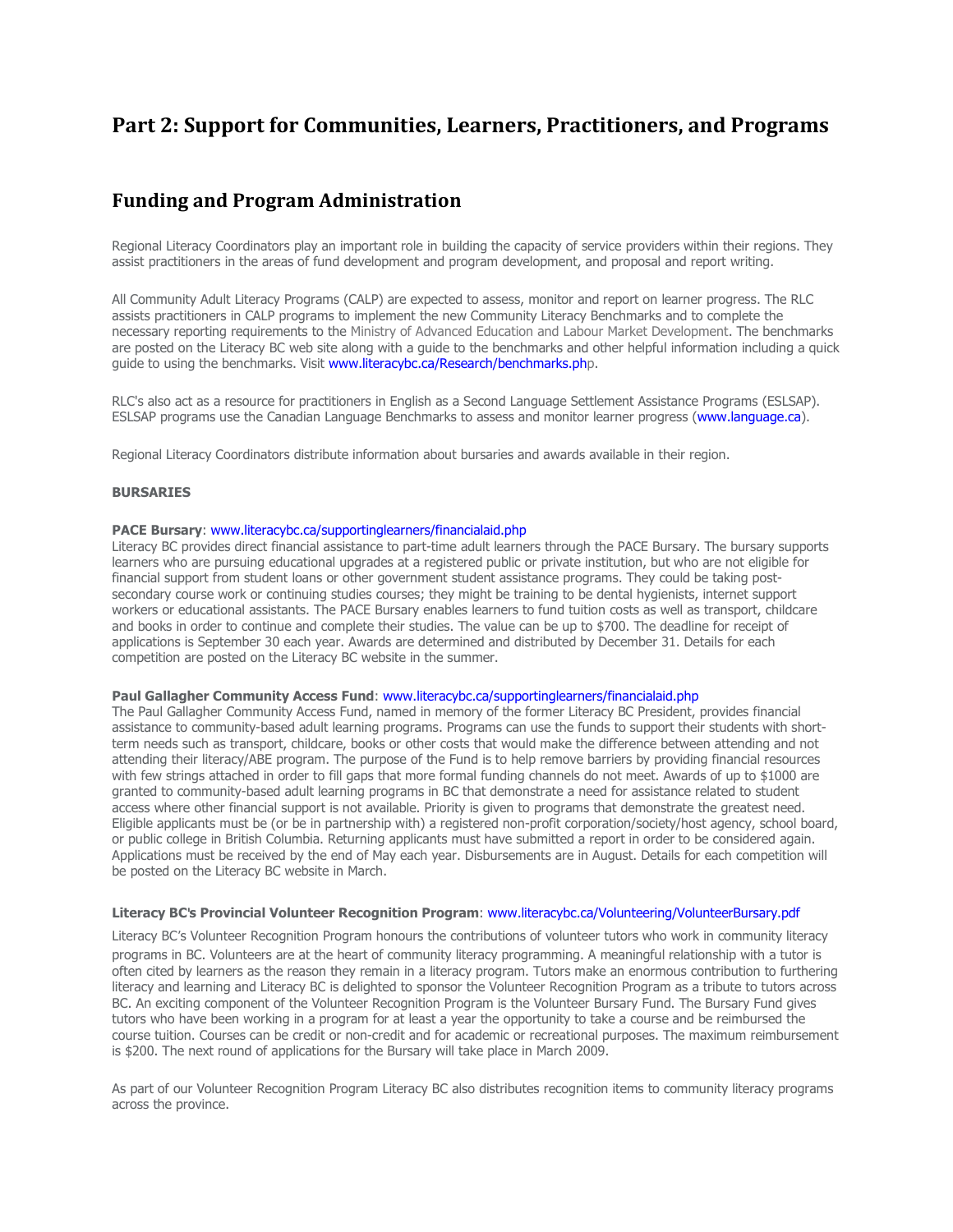#### <span id="page-7-0"></span>**AWARDS**

#### **Canada Post Community Literacy Awards**: [www.canadapost.ca/AboutUs/Community/Literacy/Awards/](http://www.canadapost.ca/AboutUs/Community/Literacy/Awards/)

The Canada Post Community Literacy Awards were established 15 years ago to discover and acknowledge the achievements of Canadians who have made a special effort or an important contribution to literacy. Today, the program continues to celebrate the achievements of both adult learners and those who have helped them learn to read and write. Prizes and awards are presented at special ceremonies that take place across the country in the fall. Each winner is invited to attend the ceremony nearest to his or her home to receive their award. Winners in the Individual Achievement award category will receive a cash award of \$300 and a framed, personalized Certificate of Achievement. Educator category winners each receive a cash award of \$500 and a framed, personalized Certificate of Achievement.

#### **Council of the Federation Literacy Award**[: www.councilofthefederation.ca](http://www.councilofthefederation.ca/)

In order to bring recognition to achievements in literacy in every province and territory, Premiers created a Council of the Federation Literacy Award medallion. The award recognizes outstanding achievement, innovative practice and excellence in literacy. Thirteen Council of the Federation Literacy medallions are presented annually, one for each province and territory. The Council of the Federation Literacy Award covers the entire spectrum of the field, including family, Aboriginal, health, workplace and community literacy and is given to recognize the excellence of educators, volunteers, learners, and community organizations (including non-governmental organizations) and businesses in each province and territory.

#### **Learner Achievement Award**

The Learner Achievement award was established in 1992 and is intended to reward an individual who distinguishes him or herself as an outstanding adult learner. The award is presented to the learner at the yearly PGI Golf Tournament. The significance of this award is huge and it represents precisely why the PGI Golf Tournaments are held. The winner attends the PGI where they traditionally receive \$200.00, an engraved pen, and a certificate. Each year applicants are nominated by their teacher/tutor to apply for the Learner Achievement award. Each application is reviewed by a panel of literacy practitioners and adult learners. Deadline for applications is normally in May and details for each competition are posted on the Literacy BC website in March.

### **Partnership and Community Development**

#### **LITERACY NOW**

Regional Literacy Coordinators have a leading role in the Literacy Now community planning process, which guides communities through a planning process to identify local literacy needs. The process focuses on building partnerships, networking and sharing best practices within BC's communities and regions. Communities go through three stages: an expression of interest; preparation of a community literacy plan; and implementation of the plan. Find out more at [www.2010legaciesnow.com/literacy\\_now\\_communities](http://www.2010legaciesnow.com/literacy_now_communities/)

#### **DISTRICT LITERACY PLANS**

In 2007, the Ministry of Education introduced legislation that requires Boards of Education to develop District Literacy Plans on an annual basis. This plan includes the literacy assets and potential in the community or communities that make up the geographic area of the school district. The 2010 Legacies Now Society, in partnership with the Ministry of Education, supports the community literacy planning work that becomes a major part of the District Literacy Plan. The Ministry's ReadNow strategy, Working Together for Literacy (http://www.readnowbc.ca/pdfs/booklet.pdf) describes how communities work together. See completed District Literacy Plans at [www.readnowbc.ca/dlp.html.](http://www.readnowbc.ca/dlp.html) The District Literacy Planning Guide is available at www.readnowbc.ca/pdfs/dlp\_quide.pdf.

#### **LITERACY OUTREACH COORDINATORS**

In order to facilitate the planning process and the implementation of actions arising from the plan, most communities have identified the need to hire someone to coordinate networks, build partnerships, and support actions. Overall goals of a literacy outreach coordinator are to facilitate, stabilize, and sustain literacy work that results from planning. Specific objectives are:

- Support District Literacy Plan development, review and implementation as this requires broad-based community participation
- Strengthen and support community literacy work as a result of broad-based planning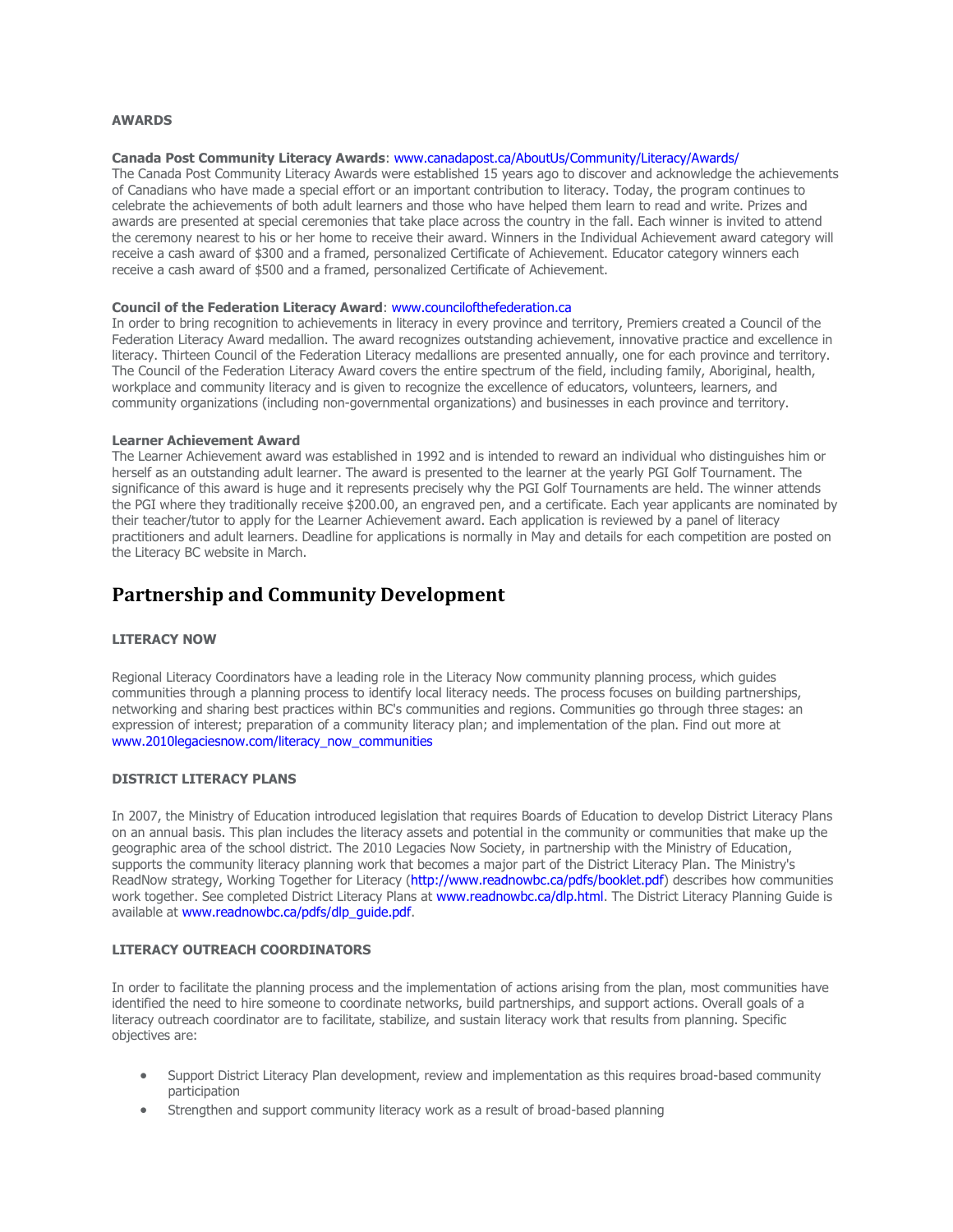- <span id="page-8-0"></span>• Develop and strengthen partnerships and communication between organizations and agencies that have a stake in literacy and with the school district
- Mobilize community resources and support fund development
- Create awareness and understanding about literacy
- Support training and best practice for an integrated literacy delivery system
- Be part of a province-wide community of literacy practice

#### **RESOURCES AND LINKS**

#### **Community Literacy Development (CLD) monitoring tools**

#### http://www.nald.ca/library/learning/groundup/mtcld/columbia.pdf

Created by Betty Knight and Christy Luke of the Columbia Basin Alliance for Literacy for the project "From the Ground Up" (http://ripal.literacy.bc.ca/fromthegroundup/) (2006). This set of tools is designed to identify the range and importance of community networking and collaboration, and their effect on literacy service delivery. The tools provide valuable information about the number and type of partnerships community literacy groups develop, the amount of money and resources those partnerships leverage which add value to funding, and the increase in service delivery and resources available for literacy programs in communities. The mapping tools can also be used to identify the sectors that partner most often with literacy at the community level, providing useful information to foster cross-ministerial cooperation.

#### **The Weaving Literacy Planning Guide: Supporting Integrated Approaches to Literacy and Community Building in Canada**

by Suzanne Smythe et al. (2005). Email library@literacy.bc.ca to borrow. The Weaving Literacy project worked with literacy and family support groups across Canada to develop and implement a literacy plan. One of the key principles of the project was to integrate literacy and learning opportunities into community settings where people already feel comfortable and have few barriers to participation.

#### **Learning Communities**

#### http://www.ccl-ca.ca/CCL/Reports/CLI/LearningCommunities.htm

Learning communities are defined as "neighbourhoods, villages, towns, cities and regions in which the concept of lifelong learning is explicitly used as an organizing principle and social goal as the learning resources of every one of the five sectors of the community - civic, economic (private-cooperative enterprise), public (e.g. libraries, museums, health and social agencies), education, and voluntary - are mobilized to foster environmentally sustainable economic development and social inclusion."

See Faris, R. (2007). Learning Communities: Webs of Life, Literacy and Learning http://www.ns.literacy.ca/symposium/workshop/LngComms%20Victoria%202007.ppt

For more information, Literacy BC has compiled a list of resources on community development, literacy needs assessment, statistical resources, and planning: [www2.literacy.bc.ca/resourcs/documents/CommunityDev.doc](http://www2.literacy.bc.ca/resourcs/documents/CommunityDev.doc)

### **Sharing Information and Raising Awareness**

#### **LITERACY IN CONTEXT**

Traditionally, literacy has been narrowly defined as just reading and writing. Literacy was seen as a set of discrete skills that you learned in school and that were transferable from one context to another. It used to be defined as something that you either had or didn't have. However, over the past decade new ideas about literacy have been surfacing that give us a broader view. Today, we look at literacy as the ability to accomplish tasks and to participate in the world around us. Literacy is about how we are able to use what we learn and to apply our knowledge. In addition to reading, writing and numeracy literacy encompasses those foundational competencies and essential skills that we need to fully participate in social, economic, family and community life such as computer use, oral communication, thinking skills, problem-solving, and being able to work well with others.

New approaches to literacy emphasize the importance of context and the fact that literacy is not an abstraction but a set of socially embedded practices or literacies (Ewing, 2003). The New Literacy Studies, for example, talk about multiple literacies in a range of social situations, community settings, and cultural contexts where people integrate written language into their lives in a multiplicity of ways. To meet these multiple needs, community literacy provides opportunities for literacy development in context and works with people on the issues that are important and immediate in their lives - for example,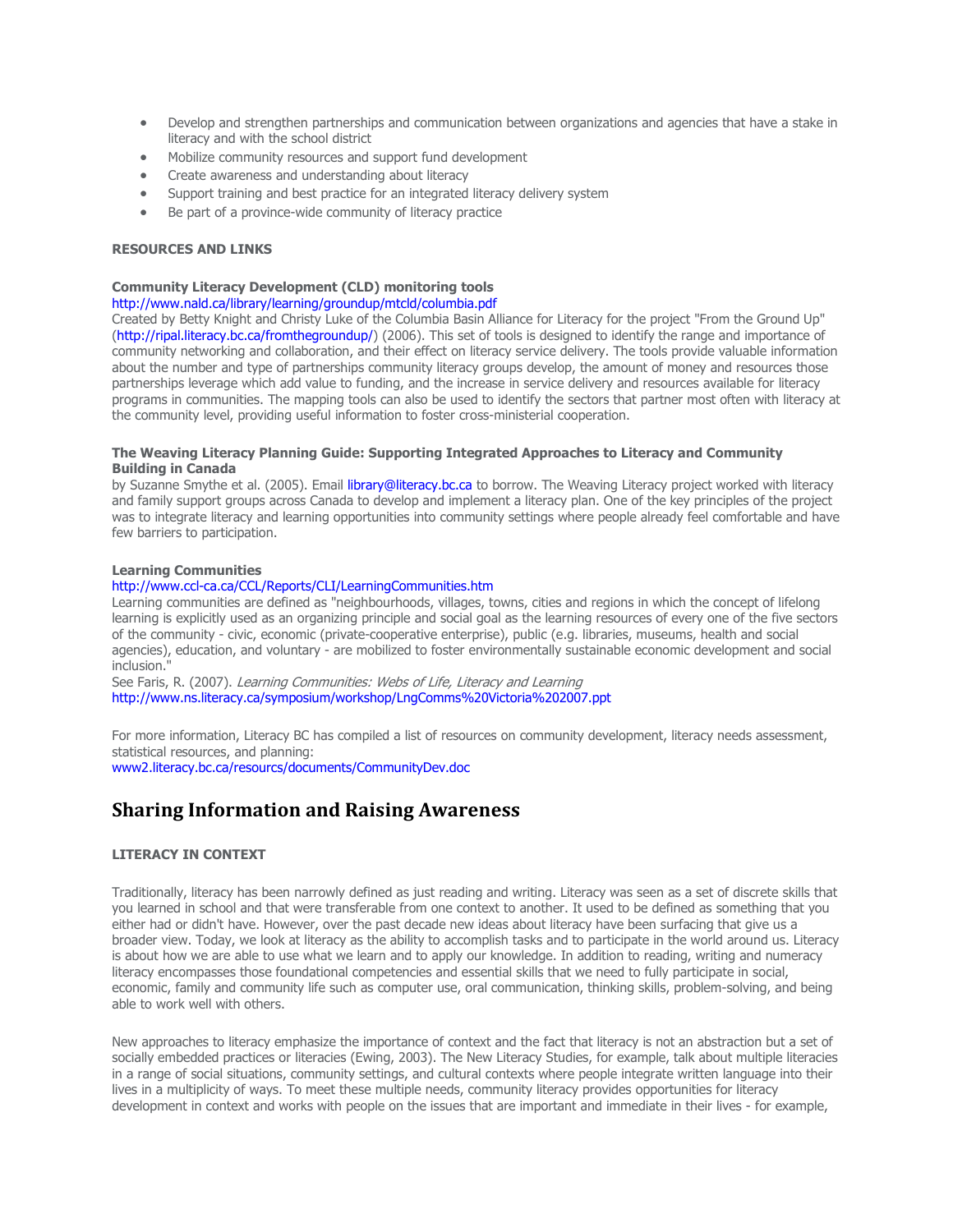health, housing and homelessness, job preparation, learning more about parenting or grandparenting, helping kids with their homework, and all kinds of other issues.

Betsy Alkenbrack and Lucy Alderson (2006) of the Carnegie Learning Centre describe what they mean by literacy in context in their work in Vancouver's downtown eastside:

What do we mean by literacy in context? We have had some success with non-formal learning groups in settings that do not look like schools: in a drop-in centre for women in the sex trade; in a seniors' program at the community centre; at a park outreach program. This work engages with people who are outside of literacy classes and are dealing with many issues such as poverty, health, substance use and homelessness. We believe that literacy opportunities are essential for this sector of our community. Literacy in context means creating learning spaces where people normally gather for other essential reasons: food, shelter, a human touchstone, health.

#### **ABORIGINAL LITERACY**

The skills, competencies and approaches that are valued in mainstream society are often different and disconnected from those of traditional cultures. Aboriginal perspectives and values are not typically reflected in the curriculum of educational institutions, or the program content of non-aboriginal literacy groups. Aboriginal literacy reflects aboriginal worldviews and philosophical approaches to learning. From aboriginal perspectives, traditional methods of teaching and learning by and for aboriginal people can nurture a positive identity and provide aboriginal people with connections to the land, their families, their communities, their languages and their ancestors (Antone, 2003).

Literacy BC has compiled a resource list of books, audio-visuals and web resources on aboriginal literacy. All books may be borrowed from the Literacy BC Resource Centre at no cost. Visit www.literacybc.ca.

#### **ESSENTIAL SKILLS**

Explore Essential Skills at Human Resources and Skills Development Canada's website:

[http://srv108.services.gc.ca/english/general/home\\_e.shtml](http://srv108.services.gc.ca/english/general/home_e.shtml)

HRSDC has defined nine essential skills: Reading Text, Document Use, Writing, Numeracy, Oral Communication, Working with Others, Computer Use, Continuous Learning, and Thinking Skills (Problem solving, Decision making, Critical thinking, Job task planning and organizing, Significant use of memory, and Finding information).

Measure Up website: Web-based practice and self-assessment tool that links essential skills to Canadian workplaces. Provides more than 100 activity sets based on workplace documents. Each task has been placed on the scale used by Human Resources and Skills Development Canada's Essential Skills Profiles.

Test of Workplace Essential Skills (TOWES). An assessment that uses authentic workplace documents to measure three essential skills: Reading Text, Document Use, and Numeracy.

Skills2Work: The Provincial Workplace Essential Skills Initiative (Ministry of Advanced Education and Labour Market Development) is designed to: motivate business and industry to invest in workplace training by understanding the critical need and the financial benefits from both a personal and provincial perspective; provide British Columbia business, industry, post-secondary institutions, and service providers with the tools, support, and funding they need to effectively implement workplace training programs and raise skills levels; work with a broad base of working British Columbians, with special attention to immigrant and Aboriginal populations; focus on providing support for small to mid-sized businesses (currently about 80% of the economy). Phase 1 of the initiative funded ten sector-based research projects. Phase 2 is workplacebased and will issue a request for proposals for resources and programs that is open to employers, labour, and education providers (forthcoming).

#### **BEST PRACTICES**

Best Practices in Adult Literacy by Joan Perry (2003) (http://www.nb.literacy.ca/pubs/Best1/cover.htm) A useful guide to best practices in adult literacy by the Literacy Coalition of New Brunswick (2003).

The Provincial Literacy Resource Centre provides lists of resources that include new and popular resources, and topicspecific lists such as tutoring, ESL, early childhood, aboriginal, workplace literacy, health literacy, among others.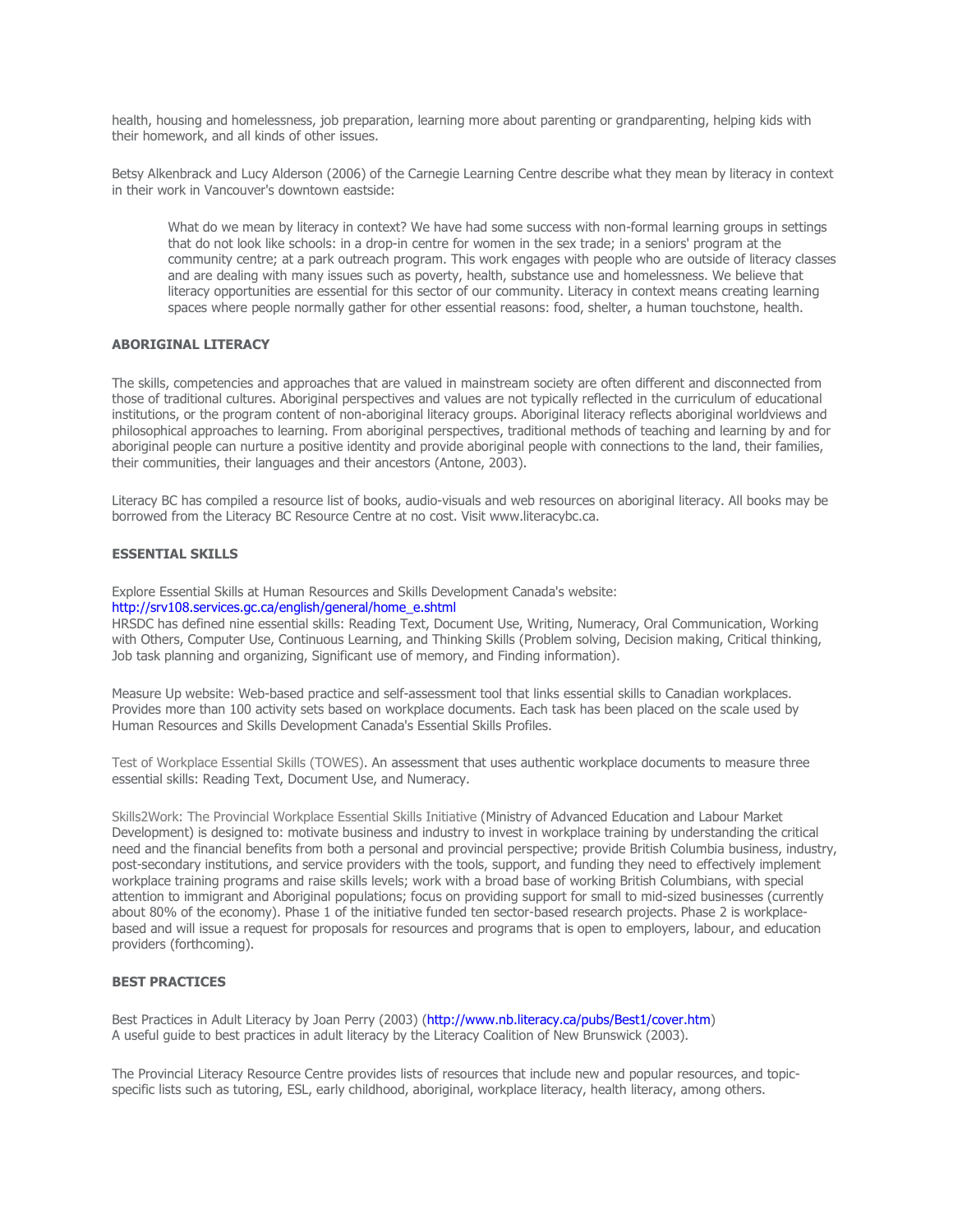BC Framework of Statements and Standards of Best Practices in Family Literacy by Jean Rasmussen et al. (2000) (http://www.nald.ca/fulltext/framwork/cover.htm)

The National Adult Literacy Database (www.nald.ca) has links to organizations, information and full-text resources. As Canada's digital literacy library, it links diverse players and builds a united literacy.

#### Learning and Violence (http://www.learningandviolence.net/)

This website was initiated as a project of Spiral Community Resource Group, Jenny Horsman (www.jennyhorsman.com) with Parkdale Project Read, Nadine Sookermany and Mary Brehaut. The website provides practical ideas to make it easier to learn or teach when violence or hard times marks our lives and/or the lives of those we work with. Violence shapes us; it can make us stronger as learners or teachers; it can also make it hard to believe in ourselves, and difficult to learn. Most of the information is Canadian and from the adult literacy field.

#### RiPAL (http://www.nald.ca/ripal/)

The RiPAL Network was initiated in 2000 in order to support adult literacy educators in Alberta to link research and practice and to do research about practice. Although it is not an active organization, we hope that this site can help link people interested in research in practice. The Network initiated this website in 2003, in response to interest expressed at the 2001 Gathering about literacy research in practice. In 2004, the site was expanded to include information and links to research in practice across Canada, and Literacies assumed the role of coordinating the site.

#### Literacies (http://www.literacyjournal.ca/)

Literacies journal is a national forum that includes university-based researchers, program-based researchers, policy-makers and program workers. The journal provides a medium for a range of inquiries including analysis, discussions, debates, reflections and creative work in all aspects of research and practice in education. Literacies objective is to promote writing about research in practice in Canada and to cultivate and develop writer ship among literacy and adult education workers. By communicating and documenting individual scholarship and experiences, Literacies advances a collective understanding of literacy work in the field, promotes the exchange of ideas with policy-makers and theorists, and builds and strengthens the community.

#### **RESOURCES FOR PUBLIC AWARENESS**

Literacy BC is collaborating with 2010 Legacies Now to produce a suite of useful communications tools for community literacy development organizations and literacy programs, with the support of the Government of British Columbia's ReadNow BC Action Plan. Visit [www.literacycentral.bc.ca](http://www.literacycentral.bc.ca/) to learn more.

Infosheets and publicity materials can be found on the Literacy BC website. To request materials, contact mcampbell@literacy.bc.ca.

We have also compiled a list of resources that give an overview of literacy at http://www2.literacy.bc.ca/resourcs/documents/LiteracyOverview.doc

#### **PUBLIC AWARENESS OPPORTUNITIES**

#### **International Literacy Day**

#### http://www.hrsdc.gc.ca/eng/hip/lld/nls/Resources/ild.shtml

September 8 was declared International Literacy Day by UNESCO (United Nations Educational, Scientific and Cultural Organization) in 1966. Since then it has been celebrated by literacy organizations worldwide. Local activities often include learning centre open houses, celebrity read-ins, literacy displays and fundraisers, and literacy awareness initiatives. A list of ILD activities is posted by Literacy BC and NALD (www.nald.ca) every year.

#### **Family Literacy Day/Week**

#### http://legacy.abc-canada.org/fld/orders.shtml

Family Literacy Day (Jan. 27) was created by ABC CANADA Literacy Foundation in 1999 with support from founding sponsor Honda Canada to promote the importance of reading and learning together as a family all year round. ABC CANADA distributes Family Literacy Day materials through the provincial literacy coalitions. Literacy BC celebrates Family Literacy Week in the last week of January every year with events including the Breakfast of Champions.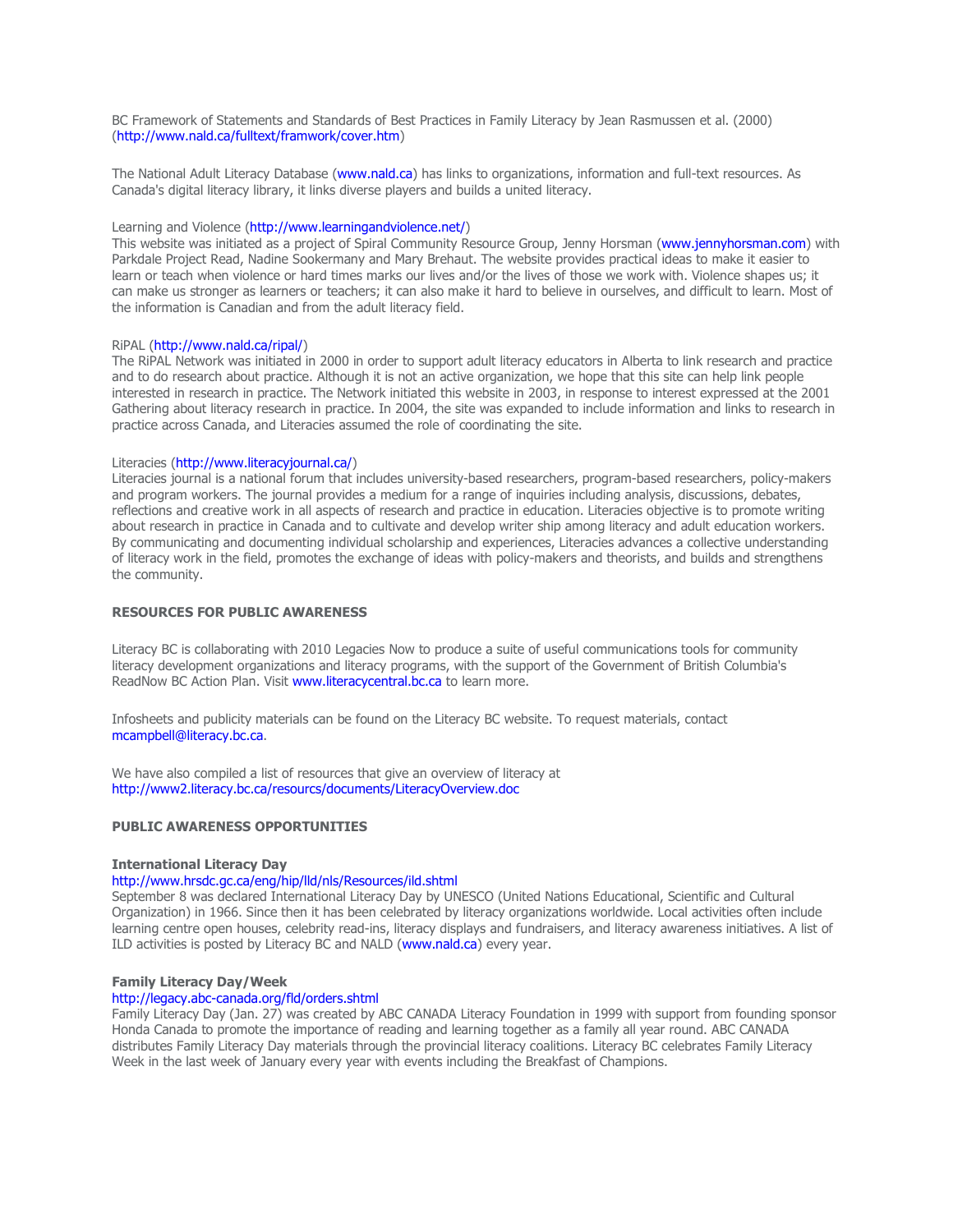#### <span id="page-11-0"></span>**International Adult Learners' Week**

http://www.unesco.ca/en/activity/education/AdultLearners.aspx

IALW celebrates adult learners across the country, and the joy of learning throughout life, in the first week of March.

#### **National Volunteer Week**

April 27 to May 3. http://volunteer.ca/nvw

#### **Multiculturalism Week**

British Columbia - third week of February. http://www.welcomebc.ca/en/enjoy/multicultural.html

### **Learner Support**

For information on the characteristics of adult learners, principles of adult education and the characteristics of communitybased programming in meeting learners' needs, consult Literacy BC's publication, Learning Without Borders: An Introduction to Community-Based Adult Literacy in British Columbia.

#### **LEARNER LEADERSHIP**

#### **Learners Advisory Network (Movement for Canadian Literacy)**

The Learners Advisory Network (LAN) is a committee of the Movement for Canadian Literacy (MCL). Each province and territory chooses a learner representative to sit on the committee. The learner representatives help to move literacy policy ahead in Canada by speaking about their knowledge and experiences. The MCL website has a section designed for learners, with text and audio, describing various ways that learners can support literacy: [www.interactivistlearning.com](http://www.interactivistlearning.com/)

#### **Learner Leadership Initiative**

Building from a successful 2007 Summer Literacy Institute which brought together learners, tutors and practitioners, Literacy BC moved forward with a new project to empower adult learners with the skills and confidence to play a leadership role in their communities as advocates for literacy. Learners participated in International Adult Learners Week, and the Council of Ministers of Education conference. Learners sit on the Literacy BC Board, as well as on literacy project committees. Currently, there is an ad hoc advisory committee made up of learners from BC and across Canada. Funding is being sought to support learners in further leadership skill development.

#### **LEARNER STORIES**

The Literacy BC website highlights BC learners' stories The Book of Changes: Movement for Canadian Literacy, www.literacy.ca The Learning Lives of Adults with Low Literacy Skills: A Close up Look at 10 Canadians. Maurice Taylor. Ottawa: Partnerships in Learning, 2004[. http://www.nald.ca/fulltext/mtaylor/closeup/closeup.pdf](http://www.nald.ca/fulltext/mtaylor/closeup/closeup.pdf) Living and Learning: Essential Skills Success Stories. HRSDC, 2006. <http://www.nald.ca/library/learning/oles/living/living.pdf> Profiles in Learning - ABC Canada. [http://www.abc-canada.org/en/adult\\_literacy/profiles](http://www.abc-canada.org/en/adult_literacy/profiles) Story of the Week (National Adult Literacy Database).<http://www.nald.ca/story/story.htm>

### **Training**

Regional Literacy Coordinators facilitate training and professional development for community literacy practitioners and other practitioners in their communities.

To identify possible workshops or experts, view the 2004 Directory of Literacy Resource People in BC, developed by Vancouver Community College: http://www.nald.ca/library/research/direct/1.htm.

Literacy BC's **Provincial Literacy Resource Centre** provides lists of resources that include new and popular resources, and topic-specific lists such as tutoring, ESL, early childhood, aboriginal, workplace literacy, health literacy, among others. Demonstrate the availability of information and resources on workshop topics by bringing a selection of resources for display at events and workshops. The Provincial Literacy Resource Centre will send you a box of library resources on a particular topic, such as tutor training, workplace and essential skills, health literacy, etc.

In partnership with Literacy BC, the Centre for Family Literacy and 2010 Legacies Now, Vancouver Community College hosts the **Family Literacy Certificate Program**. Designed for those who currently work or plan to work in family literacy, this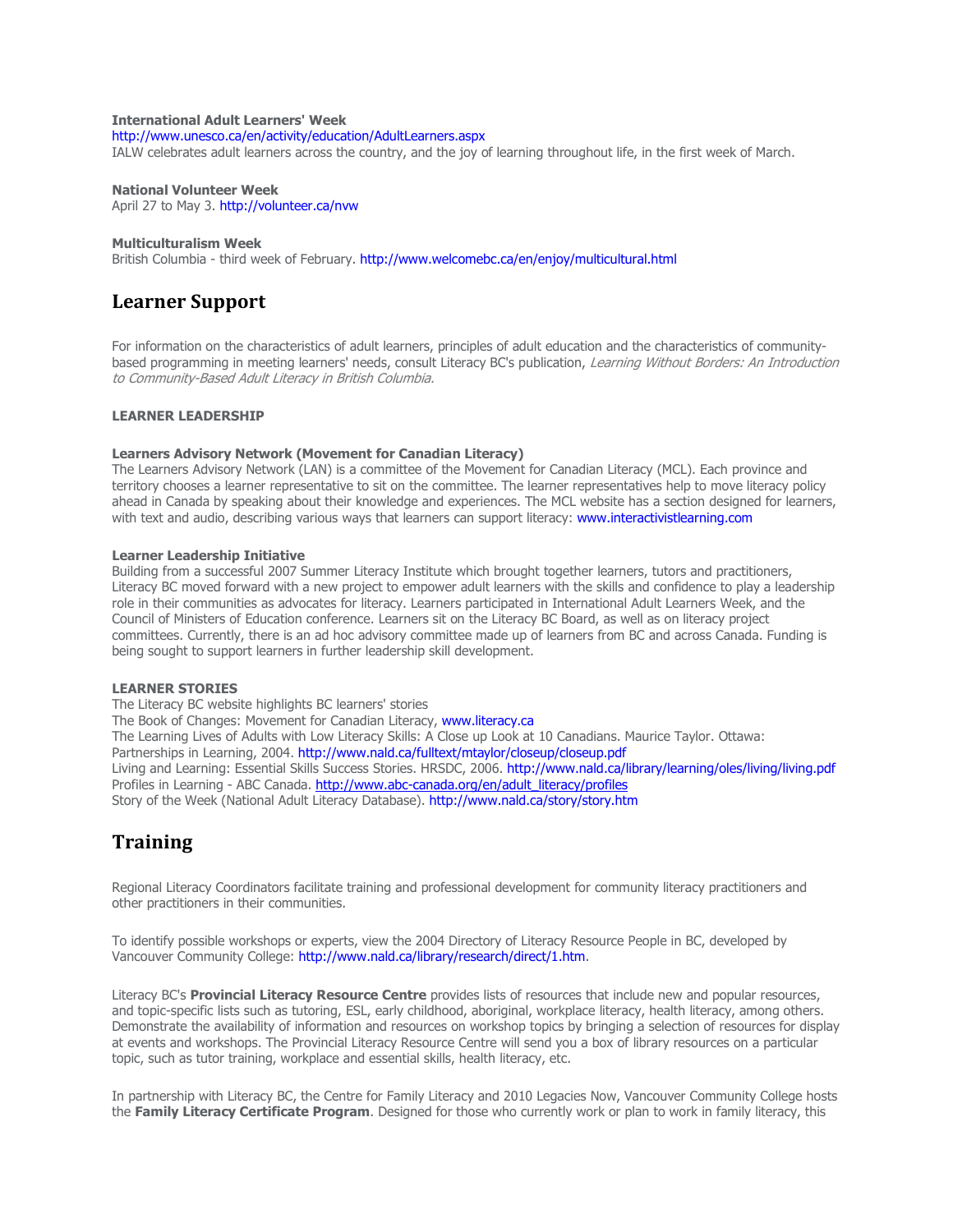<span id="page-12-0"></span>certificate program builds participants' knowledge and skills in a wide range of areas that are key to high quality programs and services. Unique in Canada, this credential offers an excellent curriculum facilitated by leaders in the family literacy field.

**Pivotal Moments in the Classroom** is a new workshop with Kate Nonesuch and Shayna Hornstein that RLCs can bring to their regions. Using reflective dialogue and activities, this workshop helps practitioners explore pivotal moments in the classroom with the wisdom of hindsight, humour, and compassion; uncover issues that help clarify the challenges they feel; and discover alternate paths that refresh practice and support health. Contact Kate Nonesuch: 250-381-1824 or KateNonesuch@shaw.ca

**Writing Out Loud (http://www.writingoutloud.ca/)** is an approach to writing that allows us to write about our lives in new ways. Used in a safe, nonjudgmental environment, Writing Out Loud does not emphasize the mechanics of grammar and spelling; rather it focuses on putting our thoughts, feelings and worries into written words and on enjoying the writing process. Instructors and students write and learn together. Achieve certification as a Writing Out Loud instructor through an online training course and/or bring a Writing Out Loud instructor to your community to do a workshop. Contact Deborah Morgan (Deborah Morgan@elit.ca) or Diana Twiss (Diana Twiss@elit.ca).

### **Policy Input and Strategic Leadership**

The role of the Regional Literacy Coordinator is to gather and document regional literacy issues and concerns and communicate these to provincial, regional and community partners.

Regional Literacy Coordinators also utilize regional, provincial, and national data and other policy-driven research to advise program and policy development.

#### **KEY POLICY RESOURCES**

#### **International Adult Literacy & Skills Survey** (IALSS) (2003)

Measured Canadians' ability to understand and employ printed information in daily activities, at home, at work and in the community. See Literacy BC information sheet 'Literacy in British Columbia' (available at www.literacybc.ca) for a summary of findings to find more details about the state of literacy in BC and its many implications.

#### **Adult Opportunities Action Plan** http://www.aved.gov.bc.ca/literacy/actionplan.htm

The Ministry of Advanced Education and Labour Market Development's adult literacy strategy to enable British Columbian adults to attain and maintain the literacy skills necessary to participate fully in the modern society and global economy.

#### **Canadian Council on Learning, Composite Learning Index.** http://www.ccl-cca.ca/ccl/reports/cli?Language=EN

Provides an annual measure of Canada's performance in a number of areas related to lifelong learning. Based on statistical indicators that reflect the different ways Canadians learn - in school, in the home, at work and within their community.

#### **Reading the Future**. Canadian Council on Learning (2008).

http://www.ccl-cca.ca/CCL/Reports/ReadingFuture?Language=EN

Provides projections of adult literacy levels through to 2031, a close-up look at the 'face' of low literacy, and approaches to improve literacy among six identified groups.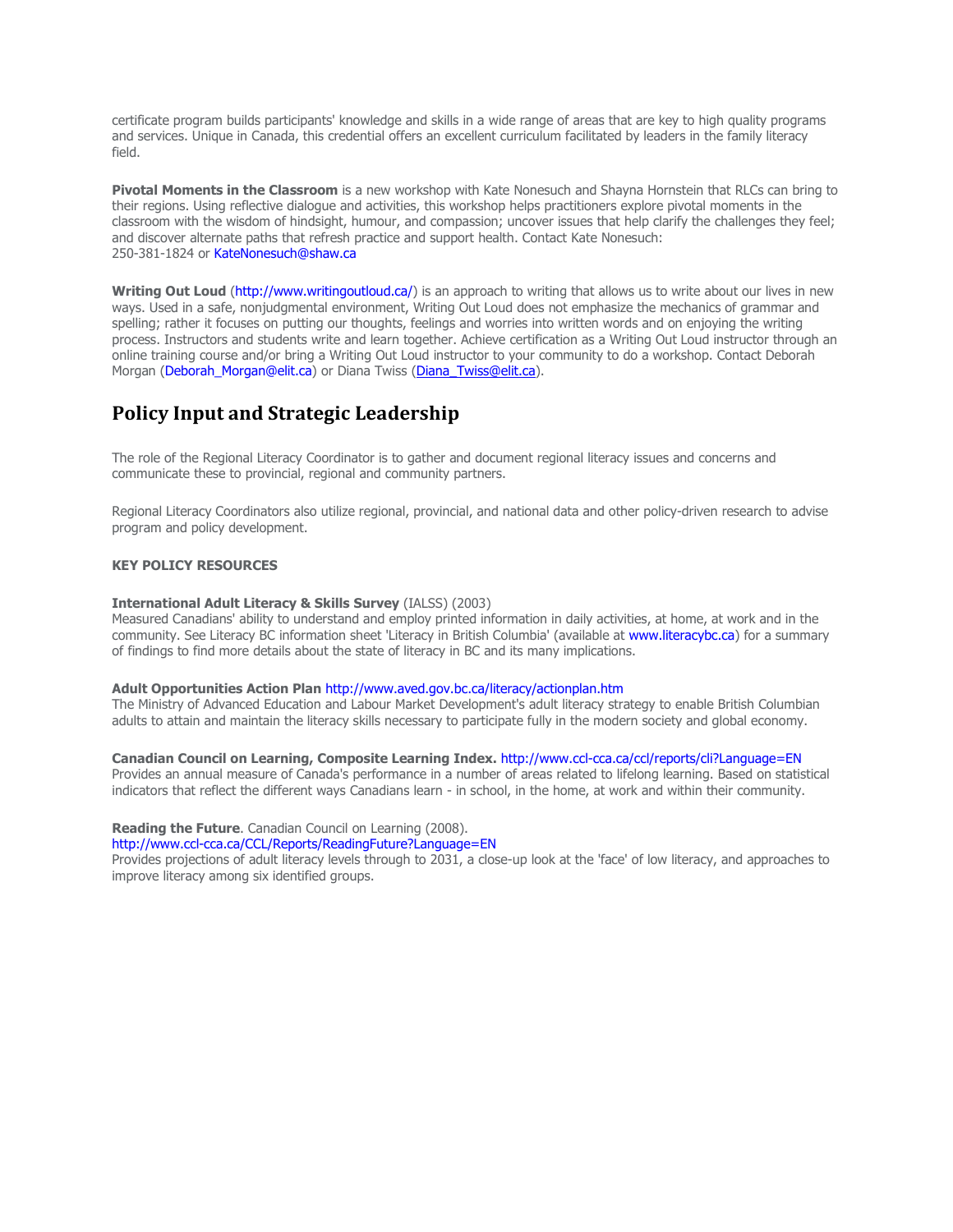# <span id="page-13-0"></span>**Part 3: Tools of the Trade**

# **Commonly Used Acronyms**

| <b>ABE</b>     | <b>Adult Basic Education</b>                                 |
|----------------|--------------------------------------------------------------|
| <b>ALMD</b>    | Ministry of Advanced Education and Labour Market Development |
| <b>CALP</b>    | Community Adult Literacy Program                             |
| <b>CCL</b>     | Canadian Council on Learning                                 |
| <b>CLI</b>     | Composite Learning Index                                     |
| <b>DLP</b>     | District Literacy Plan                                       |
| <b>ESLSAP</b>  | English as a Second Language Settlement Assistance Program   |
| <b>ES</b>      | <b>Essential Skills</b>                                      |
| FTE.           | Full-time equivalent                                         |
| <b>HRSDC</b>   | Human Resources and Skills Development Canada                |
| <b>FLD/FLW</b> | Family Literacy Day/Family Literacy Week                     |
| <b>IALSS</b>   | International Adult Literacy and Skills Survey               |
| <b>IALW</b>    | <b>International Adult Learners' Week</b>                    |
| <b>ILD</b>     | <b>International Literacy Day</b>                            |
| <b>LBC</b>     | Literacy BC                                                  |
| LD             | Learning Disabilities                                        |
| <b>MAG</b>     | Ministry of the Attorney General                             |
| <b>MCL</b>     | Movement for Canadian Literacy                               |
| <b>MOE</b>     | Ministry of Education                                        |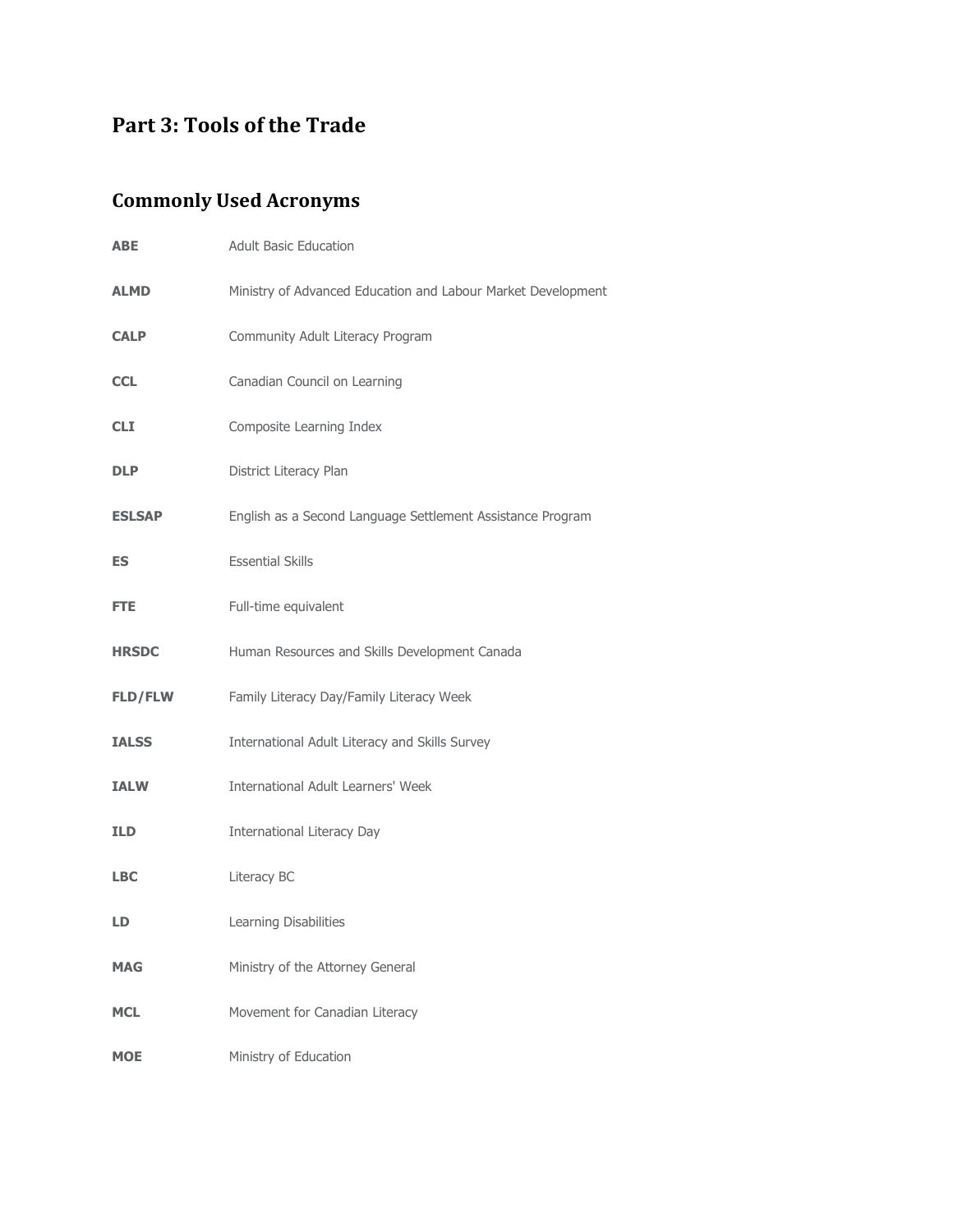<span id="page-14-0"></span>

| <b>NALD</b>  | National Adult Literacy Database           |
|--------------|--------------------------------------------|
| <b>OLES</b>  | Office of Literacy and Essential Skills    |
| <b>RiP</b>   | Research in Practice                       |
| <b>RiPAL</b> | Research in Practice in Adult Literacy     |
| <b>RLC</b>   | Regional Literacy Coordinator/Coordination |

# **Working Tools**

In April 2008, Regional Literacy Coordinators were asked to name the tools that enable them to do this work. Here are some of their responses ...

A supportive spouse

Flexibility

Ability to think BIG picture

Respect for all people

Patience

Tact

Consistency

Winter tires

A better wardrobe

Dementia

The ability to work while being pulled in multiple directions

Humour

Humility

Honesty